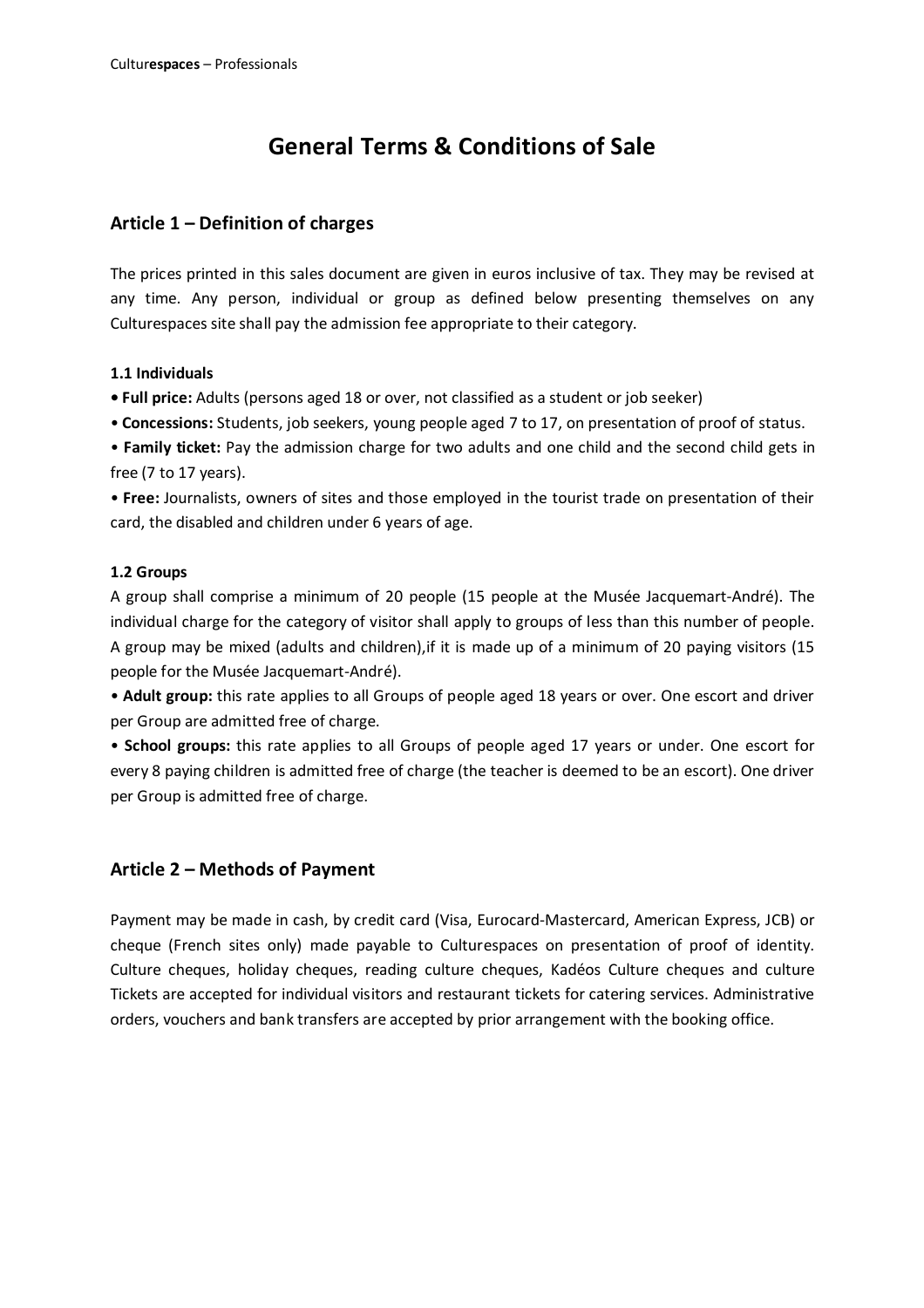## **Article 3 – Group Visits**

#### **3.1 Group bookings and unaccompanied visits**

Booking is advisable for unaccompanied visits, since admission to sites without prior reservation depends on how busy they are. During periods of temporary exhibitions booking is essential, even for unaccompanied visits. Bookings are made with the site concerned by e-mail, post or fax. All Group bookings must specify the number of visitors, the name, address and contact number of the Group leader, the date, time and service provision required. Booking terms & conditions will be formalised in writing in a Booking Agreement. All visitors making up the Group must be together before passing through the ticket desk. During periods of temporary exhibitions, groups more than 10 minutes late shall be deemed to have cancelled their booking unless the next time slot is available. Notice of cancellation must be given at least 10 days prior to the date of visit. Payment for visits must be made by the Group leader before the Group is admitted, at the ticket office on the day of visit, or on invoice only if stipulated in the Booking Agreement.

#### **3.2 Special Terms & Conditions for lecture or educational workshop services**

Booking for these services is obligatory. The total amount for the service must be paid at least 10 days before the visit. Unless otherwise stated in the Booking Agreement, failure to comply with these terms and conditions shall result in cancellation of the service provision. If less than 10 days notice of cancellation is given, sums paid shall not be refunded unless otherwise agreed by the parties in the Booking Agreement. In the event of cancellation by Culturespaces, the amount paid for the service will be refunded in full.

Groups paying by administrative order or voucher should send the purchase order at least 10 days before their arrival. The invoice, payable on receipt, will be dispatched after the visit. Lateness will reduce the actual duration of the service provision by a corresponding length of time. Late arrival of more than 30 mins (10 mins during temporary exhibitions) will be deemed a cancellation and the amount paid will not be refunded.

#### **3.3 Special Terms & Conditions for the provision of catering services**

Booking for the provision of catering services is obligatory. The site will specify the time of the meal when booking confirmation is issued. The number of people in the Group may be increased 3 days at the latest prior to the day of provision of the service. The amount payable for the provision of the service must be paid in full at the latest 10 days prior to the date of service provision of the service, unless otherwise agreed and stated in the Booking Agreement.

If less than 10 days prior notice of cancellation is given the amount paid will not be refunded.

In the event of cancellation by Culturespaces, the amount paid for the service will be refunded in full. Groups should wait at the entrance to the restaurant or tearoom for a member of staff to show them to their seats. The menu shall be exactly the same for the whole Group.